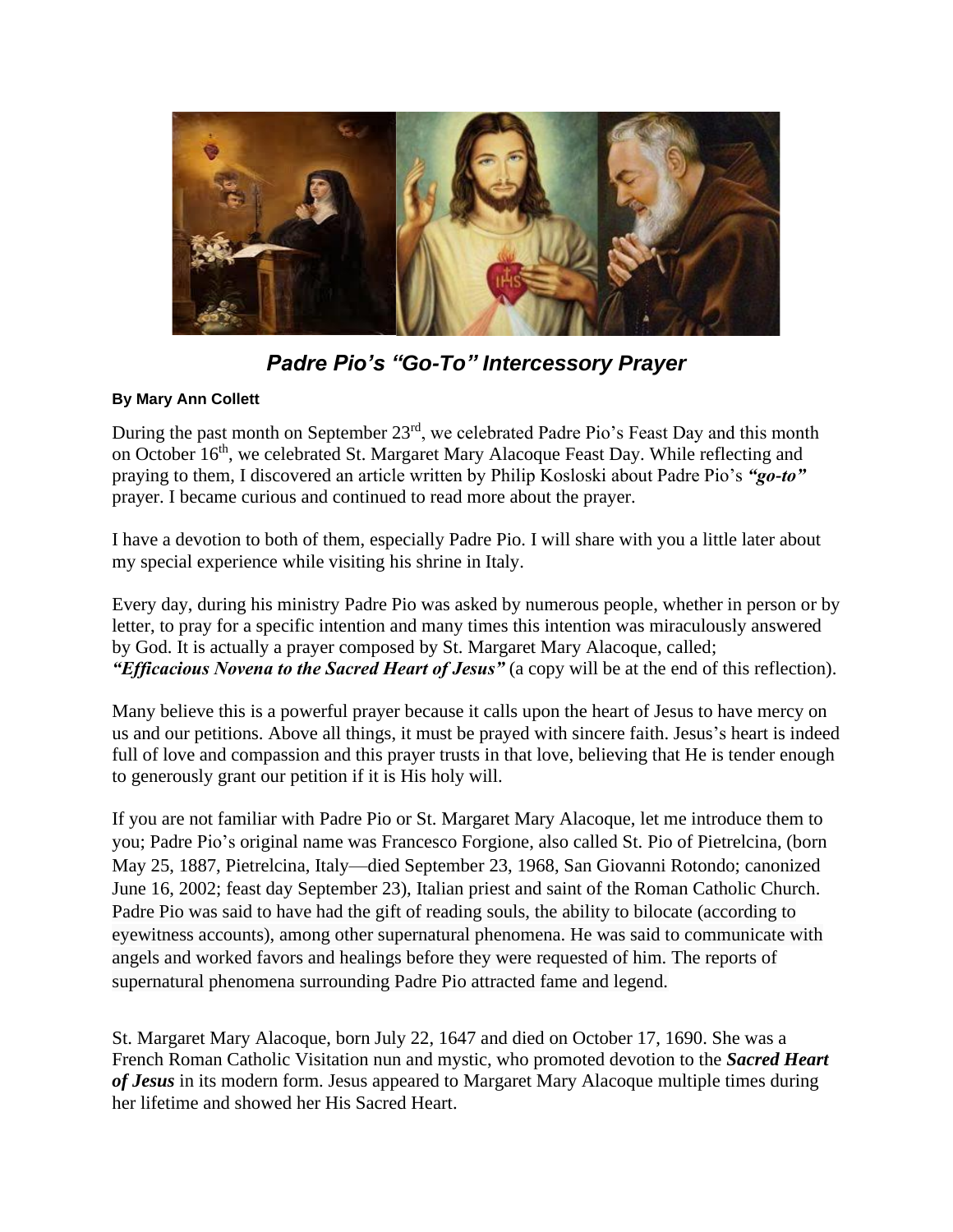As promised, I will share with you what I experienced on my two pilgrimage trips to San Giovanni Rotondo, Italy. My first trip to visit Padre Pio's Shrine was in 1985 and as I recall, it was a day trip into a small town with a hospital that Padre Pio had built across the street from the church. We toured the church and had Mass with the Capuchin Friars and then they brought us upstairs to see his blocked off Cell (Bedroom). They showed us where Padre Pio stood to pray and greet the people at a window in the hall right outside of his cell. We could only see it from a distance. It was a day filled with prayer and graces.

I could not believe that our 2002 pilgrimage was going to take a day trip to San Giovanni Rotondo, Italy. I was delighted to be able to return to the shrine. But, to my amazement when we arrived everything had changed in the 17 years since my last visit. They had built a new 6,000 seated church that would accommodate up to 10,000 standing room only. Plus, many other amenities were added. Once again, we celebrated Mass in the church and was led upstairs to his cell. However, this time they were renovating the building and his cell was open. I took advantage of the situation and entered into his bedroom and walked around and even touched his chair and desk.

But the best was yet to come! Outside of his cell in the hall was the window that we were able to freely go to this time and look out into the garden. There was a pair of green shutters on the inside of the window where Padre Pio stood to pray and greet the people. As I turned to leave after looking out the window, I noticed what looked like dried blood stains on the shutters from where he had placed his hands (due to his stigmata). I showed it to a couple of people and they agreed with me. We then to took some of our religious articles and touched the stained spots. What a special blessing we all received (third class relics).





Mary Ann Collett is the proud mother of 3 married daughters and 7 grandchildren. She is an inspiring and dynamic Catholic Lay Evangelist; whose gift is to intertwine Scripture and personal stories. Mary Ann Collett, MSW, MA, CLEM, LLC, is a *Bereavement Counselor, Life Coach, Pastoral Care, Spiritual Director, Support Groups, Speaker for Retreats and Workshops.* She is in private practice in Red Bank. Mary Ann has been in the Healing Ministry for over 36 years. She is the co-founder of the thriving ministry Catholic Women of Zion celebrating their 31st year in 2020. She has traveled nationally and internationally to spread the message of the Kingdom of God through the power of the Holy Spirit.